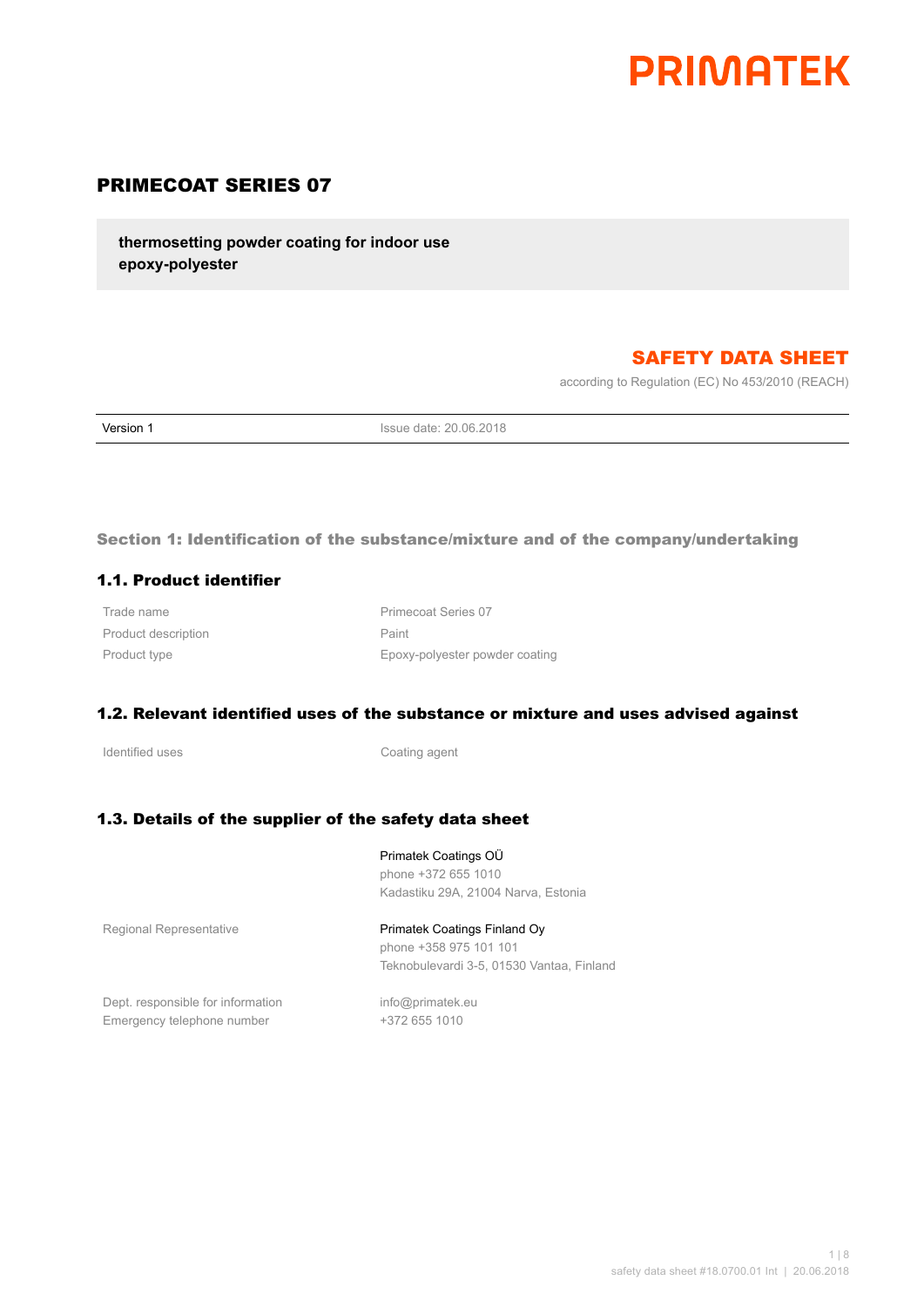## Section 2: Hazards identification

Classification according to EC regulation 1272/2008 (CLP)

## 2.1. Classification of the substance or mixture

Product definition: Mixture. Not classified as dangerous according to 1272/2008.

# 2.2. Label elements

| Signal word:       |  |
|--------------------|--|
| Hazard statements: |  |

"Warning" sign on the box No known significant effects or critical hazards

Not applicable

#### Precautionary statements

| General                     | Not <sub>5</sub> |
|-----------------------------|------------------|
| Prevention                  | P261             |
| Response                    | Not a            |
| Storage                     | P.7.1            |
| Disposal                    | P.13             |
| Supplemental label elements | For p            |

P261 – Avoid breathing dust Not applicable For professional use only. May produce an allergic reaction.

# 2.3. Other hazards

| Other hazards which do not | None known. |
|----------------------------|-------------|
| result in classification   |             |

#### Section 3: Composition/information on ingredients

## 1.1. Product identifier

## Substance/mixture Mixture There are no ingredients present which, within the current knowledge of the supplier and in the concentrations applicable, are classified as ha-zardous to health or the environ-ment and hence require reporting in this section.

Multicomponent disperse systems of solid particles - polyester film-forming base with pigment, filler and targeted additives.

Occupational exposure limits, if available, are listed in Section 8.

#### Section 4: First aid measures

## 4.1. Description of first aid measures

| General information     | First aider: pay attention to self-protection! In case of any accident move the victim<br>out of danger zone. Do not leave affected person unattended.<br>Seek medical attention if necessary.                                                                                                                            |
|-------------------------|---------------------------------------------------------------------------------------------------------------------------------------------------------------------------------------------------------------------------------------------------------------------------------------------------------------------------|
| In case of inhalation   | In case of accident by inhalation: remove casualty to fresh air, take the dirty clothes<br>off and keep at rest. If you feel unwell, seek medical advice.                                                                                                                                                                 |
| In case of skin contact | Thoroughly wash skin with soap and water. Do not use solvents or thinners.<br>Remove contaminated clothing.                                                                                                                                                                                                               |
| After eye contact       | If product gets into the eye, keep eyelid open and rinse immediately with large<br>guantities of water, for at least 10 minutes. Remove contact lenses, if any.<br>In case of troubles or persistent symptoms, consult an opthalmologist.                                                                                 |
| After swallowing        | Have victim repeatedly drink large amounts of water with activated charcoal.<br>Do not induce vomiting. No adminis-tration in cases of unconsiousness or cramps.<br>Rinse mouth immediately and drink plenty of water.<br>Observe risk of aspiration if vomiting occurs. Get medical ad-vice/attention.<br>2 <sub>1</sub> |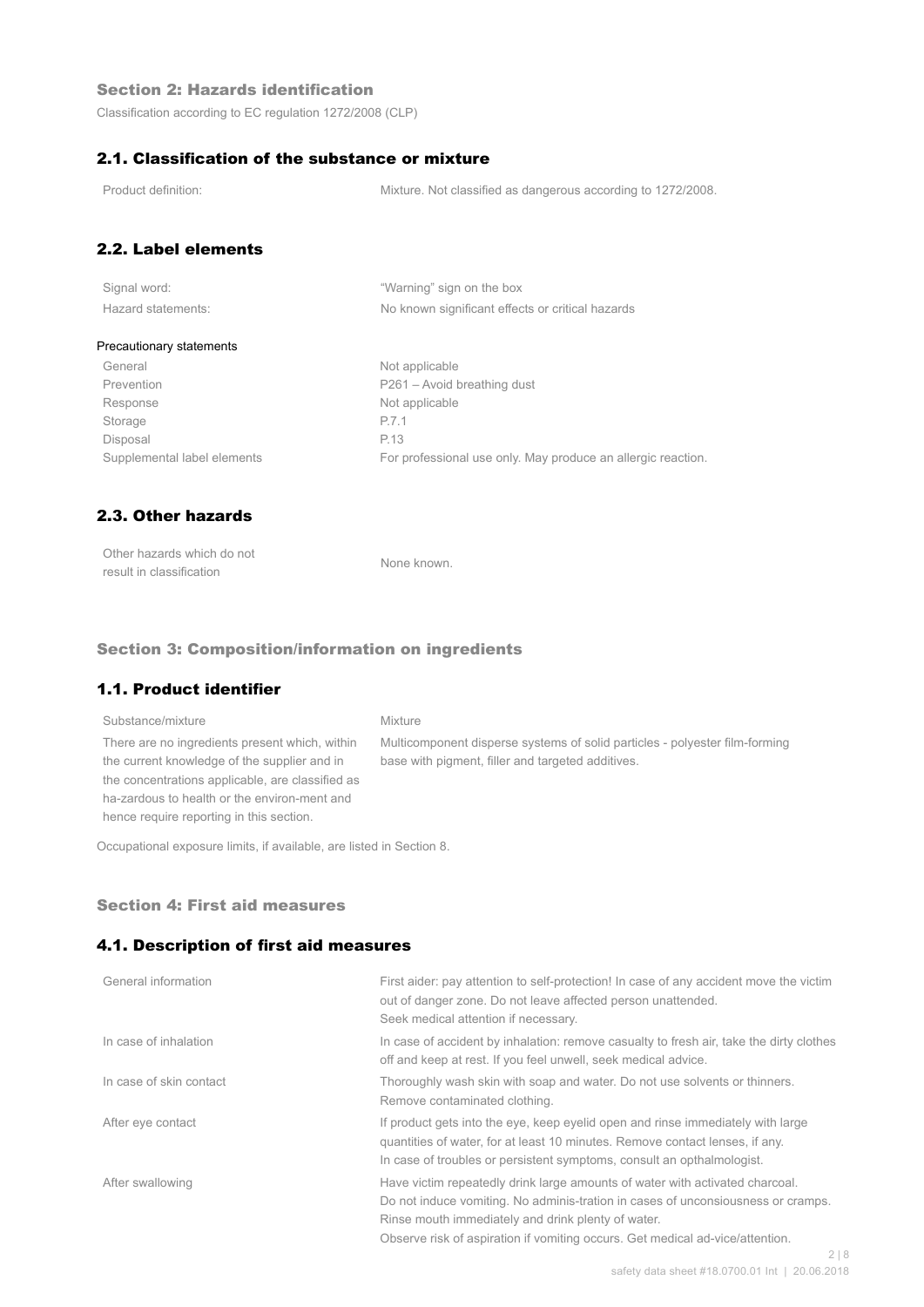## 4.2. Most important symptoms and effects, both acute and delayed

Symptoms Symptoms of the Symptoms to date.

#### Section 5: Firefighting measures

## 5.1. Extinguishing media

| Suitable extinguishing media          | In case of fire: Use water spray, dry powder, foam or carbon dioxide for extinction. |
|---------------------------------------|--------------------------------------------------------------------------------------|
| Extinguishing media which must not be | Strong water jet and carbon dioxide gases under presussure.                          |
| used for safety reasons               |                                                                                      |

## 5.2. Special hazards arising from the substance or mixture

| Special protective equipment for firefighters | Exposure to fire produces thick, black smoke that is hazardous to health.<br>Do not breathe smoke. |
|-----------------------------------------------|----------------------------------------------------------------------------------------------------|
| 5.3. Advice for firefighters                  |                                                                                                    |

| Special exposure hazards arising from the substance Wear self-contained breathing apparatus. |                                                                    |
|----------------------------------------------------------------------------------------------|--------------------------------------------------------------------|
| itself, combustion products, resulting gases                                                 |                                                                    |
| Additional information                                                                       | Do not allow fire water to penetrate into surface or ground water. |

#### Section 6: Accidental release measures

## 6.1. Personal precautions, protective equipment and emergency procedures

| For non-emergency personnel | No action shall be taken involving any personal risk or without suitable training.<br>Evacuate surrounding areas. Keep unnecessary and unprotected personnel from<br>en-tering. Do not touch or walk through spilt material.<br>Put on appropriate personal protective equipment. |
|-----------------------------|-----------------------------------------------------------------------------------------------------------------------------------------------------------------------------------------------------------------------------------------------------------------------------------|
| For emergency responders    | If specialized clothing is required to deal with the spil-lage, take note of any<br>information in Section 8 on suita-ble and unsuitable materials.<br>See also the information in "For non-emergency personnel".                                                                 |

#### 6.2. Environmental precautions

| Environmental precautions | Avoid dispersal of spilt material and runoff and contact with soil, waterways, drains |
|---------------------------|---------------------------------------------------------------------------------------|
|                           | and sewers. Inform the re-levant authorities if the product has caused environmen-    |
|                           | tal pollution (sewers, waterways, soil or air).                                       |

## 6.3. Methods and material for containment and cleaning up

| Small spill | Move containers from spill area. Vacuum or sweep up material and place in a designated,<br>labelled waste container. Dispose of via a licensed waste disposal contractor.  |
|-------------|----------------------------------------------------------------------------------------------------------------------------------------------------------------------------|
| Large spill | Move containers from spill area. Prevent entry into sewers, water courses, basements<br>or confined areas. Vacuum or sweep up material and place in a designated, labelled |
|             | waste container. Dispose of via a licensed waste disposal contractor.                                                                                                      |

# 6.4. Reference to other sections

| Reference to other sections | See Section 1 for emergency contact information.                            |     |
|-----------------------------|-----------------------------------------------------------------------------|-----|
|                             | See Section 8 for information on appropriate personal protective equipment. |     |
|                             | See Section 13 for additional waste treatment informa-tion.                 |     |
|                             |                                                                             | 318 |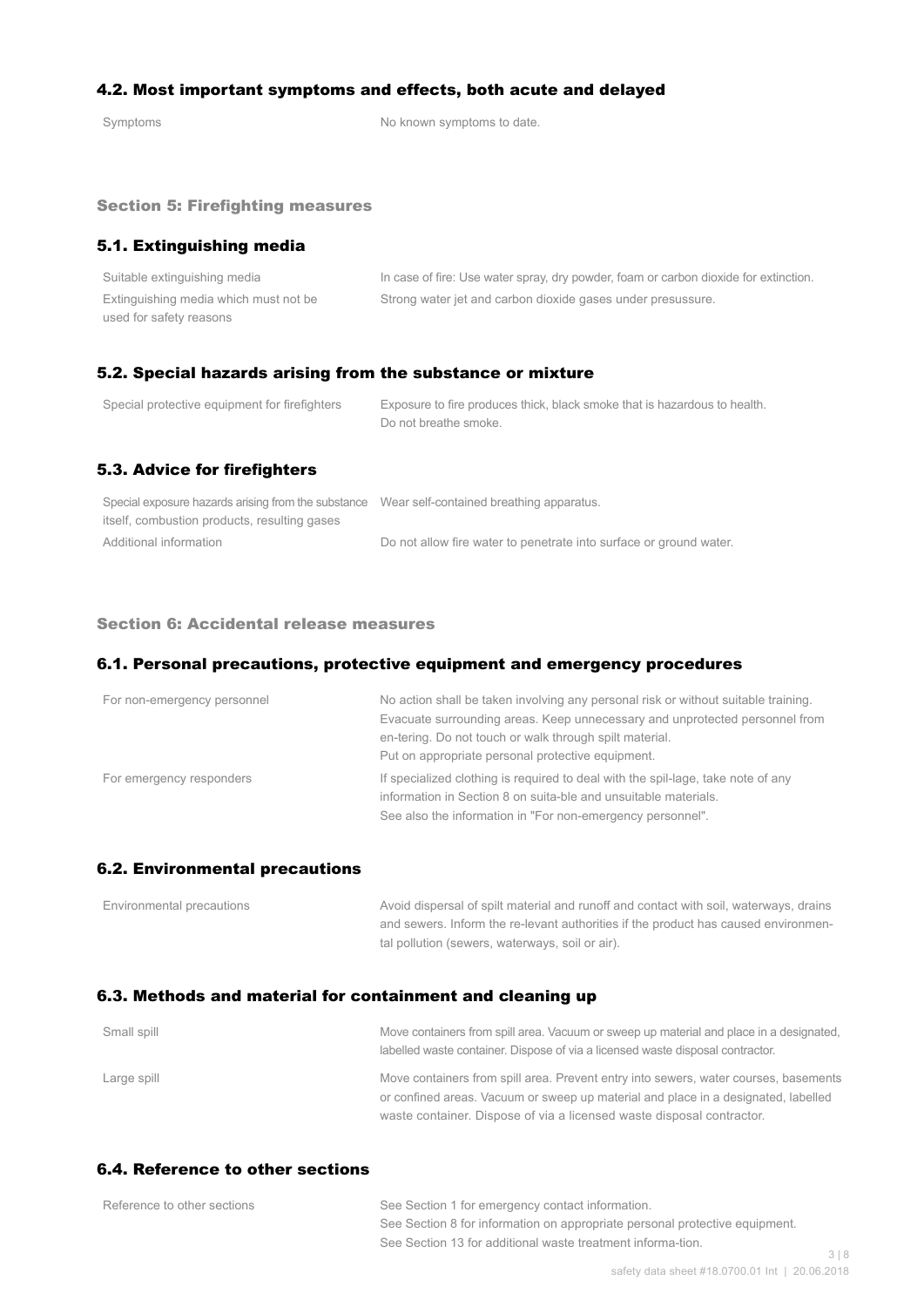#### Section 7: Handling and storage

The information in this section contains generic advice and guidance.

The list of Identified Uses in Section 1 should be consulted for any available use-specific information provided in the Exposure Scenario(s).

## 7.1. Precautions for safe handling

Precautions should be taken to prevent the formation of dusts in concentrations above flammable, explosive or occupational exposure limits. Respiratory protection is needed.

Electrical equipment and lighting should be protected to appropriate standards to prevent dust coming into contact with hot surfaces, sparks or other ignition sources.

Mixture may charge electrostatically: always use earthing leads when transferring from one container to another.

Operators should wear antistatic footwear and clothing and floors should be of the conducting type.

Keep away from heat, sparks and flame.

Avoid contact with skin and eyes. Avoid the inhalation of dust, particulates, spray or mist arising from the application of this mixture. Avoid inhalation of dust from sanding.

Eating, drinking and smoking should be prohibited in areas where this material is handled, stored and processed.

Put on appropriate personal protective equipment (see Section 8).

Always keep in containers made from the same material as the original one.

Comply with the health and safety at work laws.

Do not allow to enter drains or watercourses.

#### 7.2 Conditions for safe storage, including any incompatibilities

Store in accordance with local regulations.

#### Additional information on storage conditions

Observe label precautions. Store in a dry, cool and well-ventilated area. Keep away from heat and direct sunlight.

Keep container tightly closed.

Keep away from sources of ignition. No smoking. Prevent unauthorised access.

Containers that have been opened must be carefully resealed and kept upright to prevent leakage.

See Technical Data Sheet / packaging for further information.

# 7.3 Specific end use(s)

| Recommendations                      | Not available. |
|--------------------------------------|----------------|
| Industrial sector specific solutions | Not available. |

#### Section 8: Exposure controls/personal protection

The information in this section contains generic advice and guidance. The list of Identified Uses in Section 1 should be consulted for any available use-specific information provided in the Exposure Scenario(s).

## 8.1. Exposure controls

| Exposure controls                       | Provide good ventilation and/or an exhaust system in the work area. Occupational<br>exposure limit values: A: respirable fraction $\leq$ 1.25 mg/m <sup>3</sup><br>and $\le$ 10 mg/m3 E: inhalable fraction                                                                                                                                                   |       |
|-----------------------------------------|---------------------------------------------------------------------------------------------------------------------------------------------------------------------------------------------------------------------------------------------------------------------------------------------------------------------------------------------------------------|-------|
| Respiratory protection                  | Wear a dust mask, in case of excessive dust. Respiratory protection must be worn<br>whenever the WEL levels have been exceeded.                                                                                                                                                                                                                               |       |
| Hand protection                         | Wear suitable gloves. Suitable gloves type: Disposable gloves natural latex or<br>Nitrile rubber Category 3 according to DIN EN 374 and DIN EN 420. Observe glove<br>manufacturer's instructions concerning penetrability and breakthrough time. In<br>case of prolonged or frequently repeated skin contact: Protect skin by using skin<br>protective cream. |       |
| Eye protection                          | In case of dust formation: tightly sealed goggles according to EN 166.                                                                                                                                                                                                                                                                                        |       |
| Body protection                         | Wear suitable protective clothing. Avoid contact of neck and wrists with the powder<br>because of possible skin irritations and dermatitis.<br>Wash thouroughly after contact with skin areas.                                                                                                                                                                |       |
| General protection and hygiene measures | When using do not eat, drink or smoke.                                                                                                                                                                                                                                                                                                                        | 4   8 |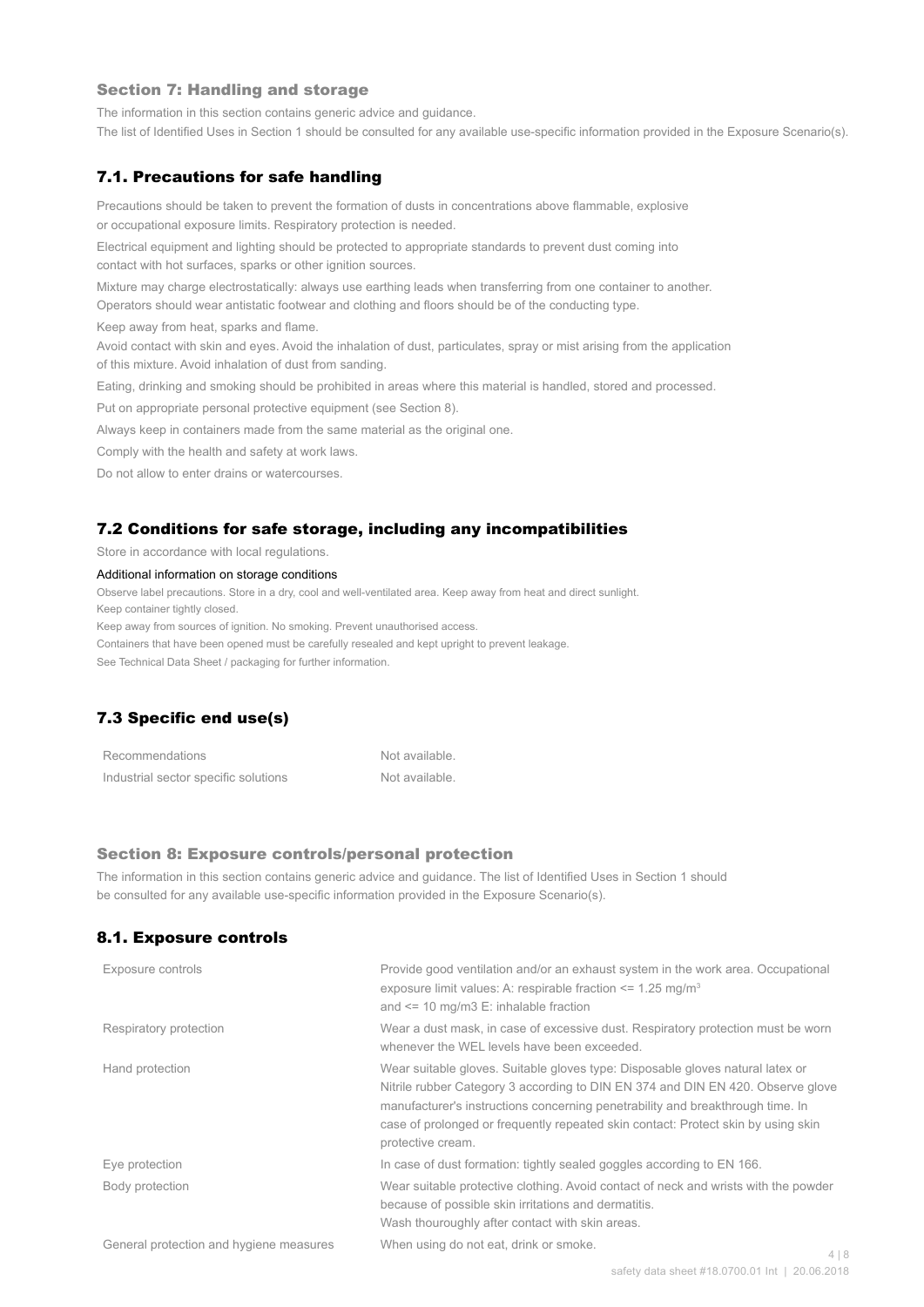## SECTION 9: Physical and chemical properties

## 9.1. Information on basic physical and chemical properties

| Appearance                                     |                                                                |
|------------------------------------------------|----------------------------------------------------------------|
| <b>Physical state</b>                          | Solid, Powder                                                  |
| Colour                                         | Various                                                        |
| Odour                                          | Slight odour                                                   |
| Odour threshold                                | Not applicable                                                 |
| рH                                             | Not applicable                                                 |
| Melting point (dust)                           | 85-115 °C                                                      |
| Initial boiling point and boiling range        | Not applicable                                                 |
| Flash point                                    | Not applicable                                                 |
| Evaporation rate                               | Not applicable                                                 |
| Flammability (solid, gas)                      | Fine dust clouds may form explosive mixtures with air          |
| Lower explosion limit (dust)                   | 20 g/m <sup>3</sup> (EN 14034-3)                               |
| Minimum ignition energy (mJ)                   | 10-30 (EN 13821)                                               |
| Vapour pressure                                | Not applicable                                                 |
| Vapour density                                 | Not applicable                                                 |
| Relative density                               | 1.2 to 1.7 g/cm <sup>3</sup> (ISO 8130-2/-3)                   |
| Solubility (ies)                               | Insoluble in the following materials: cold water and hot water |
| Partition coefficient: n-octanol / water       | Not applicable                                                 |
| Auto-ignition temperature for dust-air mixture | $>450^{\circ}$ C                                               |
| Decomposition temperature                      | $>230^{\circ}$ C                                               |
| <b>Viscosity</b>                               | Not applicable.                                                |

## 9.2. Other information

No additional information.

## SECTION 10: Stability and reactivity

| 10.1. Reactivity                         | No specific test data related to reactivity available for this product or its ingredients.              |
|------------------------------------------|---------------------------------------------------------------------------------------------------------|
| 10.2. Chemical stability                 | The product is stable.                                                                                  |
| 10.3. Possibility of hazardous reactions | Under normal conditions of storage and use, hazardous reactions will not occur.                         |
| 10.4. Conditions to avoid                | No specific data.                                                                                       |
| 10.5. Incompatible materials             | Not applicable.                                                                                         |
| 10.6. Hazardous decomposition products   | Under normal conditions of storage and use, hazardous decomposition products<br>should not be produced. |

## SECTION 11: Toxicological information

## 11.1. Information on toxicological effects

There are no data available on the mixture itself. The mixture has been assessed following the conventional method of the CLP Regulation (EC) No 1272/2008 and is classified for toxicological properties accordingly. See Sections 2 and 3 for details. This takes into account, where known, delayed and immediate effects and also chronic effects of components from short-term and long-term exposure by oral, inhalation and dermal routes of exposure and eye contact. Coating powders can cause localised skin irritation in folds of the skin or under tight clothing.

#### Acute toxicity estimates

Not available.

## Specific target organ toxicity (single exposure)

Not available.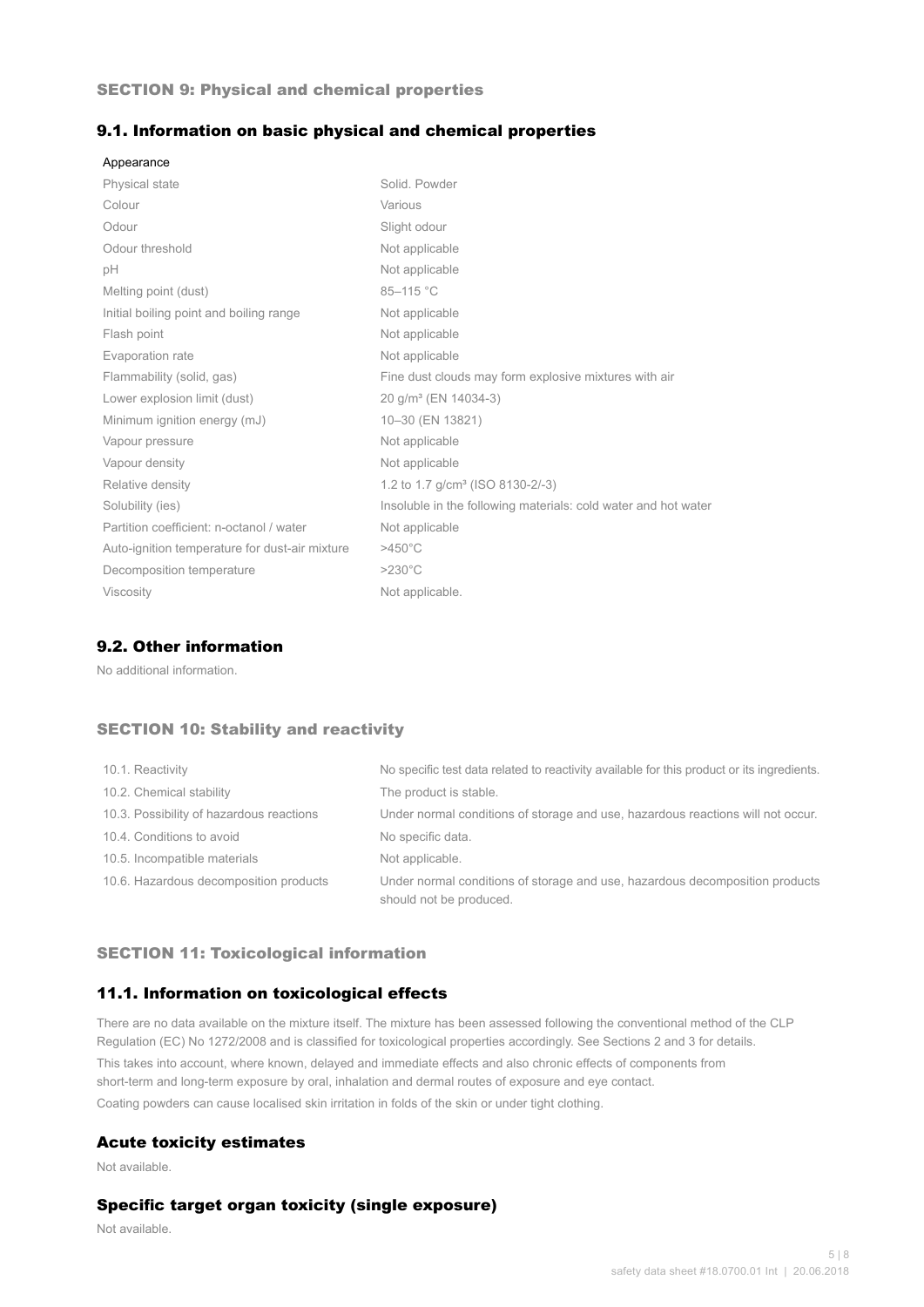## Specific target organ toxicity (repeated exposure)

Not available.

## Aspiration hazard

Not available.

## Potential acute health effects:

| Eye contact  | No known significant effects or critical hazards |
|--------------|--------------------------------------------------|
| Inhalation   | No known significant effects or critical hazards |
| Skin contact | No known significant effects or critical hazards |
| Ingestion    | No known significant effects or critical hazards |

## Symptoms related to the physical, chemical and toxicological characteristics

| Eye contact  | No specific data |
|--------------|------------------|
| Inhalation   | No specific data |
| Skin contact | No specific data |
| Ingestion    | No specific data |

# Potential chronic health effects

| General               | No known significant effects or critical hazards |
|-----------------------|--------------------------------------------------|
| Carcinogenicity       | No known significant effects or critical hazards |
| Mutagenicity          | No known significant effects or critical hazards |
| Teratogenicity        | No known significant effects or critical hazards |
| Developmental effects | No known significant effects or critical hazards |
| Fertility effects     | No known significant effects or critical hazards |
|                       |                                                  |

## SECTION 12: Ecological information

## 12.1. Toxicity

Conclusion/Summary

# 12.2. Persistence and degradability

Not available

# 12.3. Bioaccumulative potential

| Bioaccumulative potential |  |
|---------------------------|--|
|---------------------------|--|

Not available

# 12.4. Mobility in soil

| Soil/water partition coefficient $(K_{\text{oc}})$ | Not available |
|----------------------------------------------------|---------------|
| Mobility                                           | Not available |

# 12.5. Results of PBT and vPvB assessment

| <b>PBT</b> | Not applicable |
|------------|----------------|
| vPvB       | Not applicable |

# 12.6 Other adverse effects

No known significant effects or critical hazards.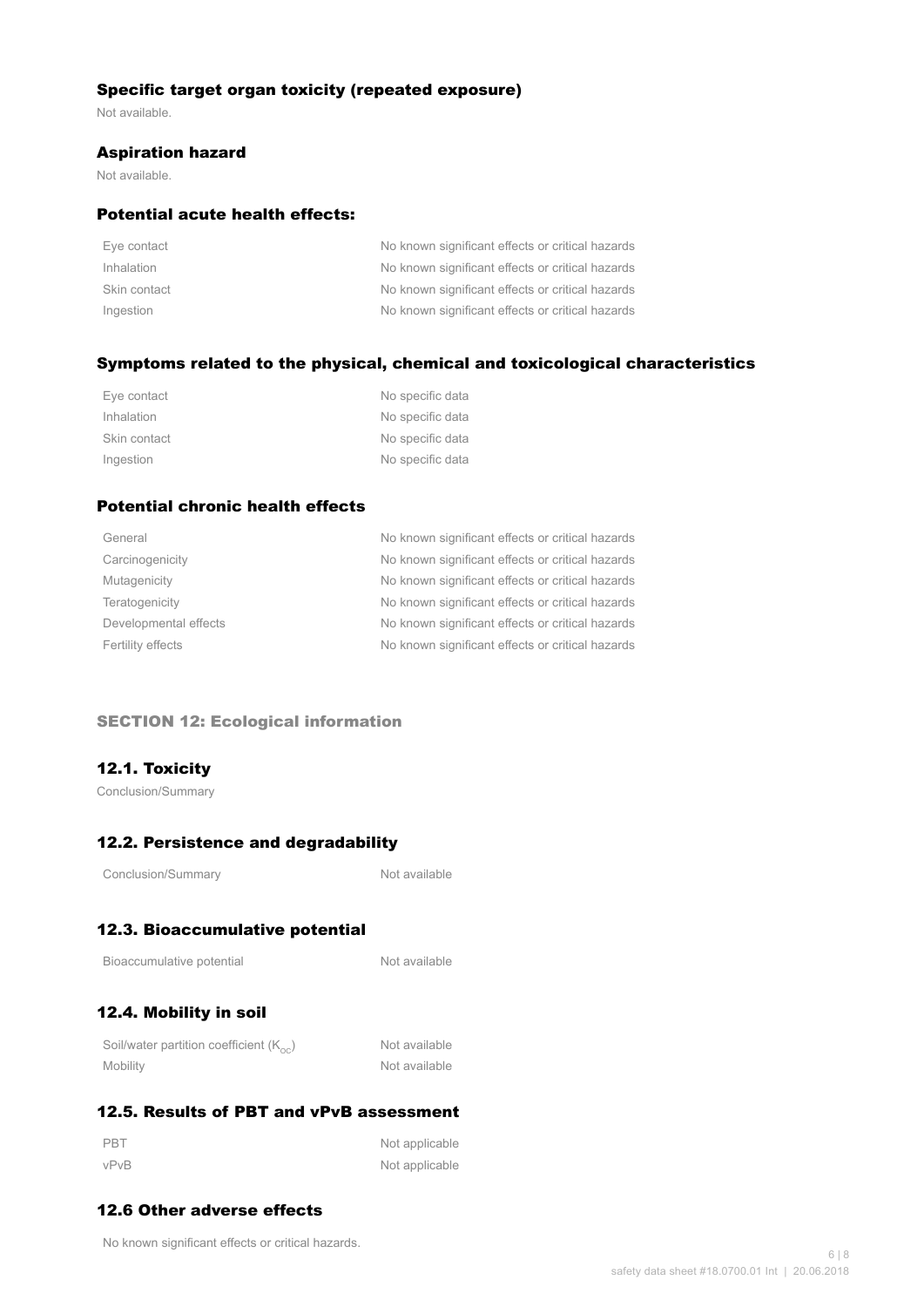## SECTION 13: Disposal considerations

The information in this section contains generic advice and guidance. The list of Identified Uses in Section 1 should be consulted for any available use-specific information provided in the Exposure Scenario(s).

## 13.1. Waste treatment methods

Within the present knowledge of the supplier, this product is not regarded as hazardous waste, as defined by EU Directive 2008/98/EC. If this product is mixed with other wastes, this code may no longer apply. If mixed with other wastes, the appropriate code should be assigned. For further information, contact your local waste authority.

#### SECTION 14: Transport information

The information in this section contains generic advice and guidance. The list of Identified Uses in Section 1 should be consulted for any available use-specific information provided in the Exposure Scenario(s).

### 13.1. Waste treatment methods

Transport within user's premises: always transport in closed containers that are upright and secure. Ensure that persons transporting the product know what to do in the event of an acci-dent or spillage. This preparation is not classified as dangerous according to international transport regulations (ADR/RID, IMDG or ICAO/IATA).

| 14.1. UN number                                                                   | Not regulated                                                                                                                                                                                                    |
|-----------------------------------------------------------------------------------|------------------------------------------------------------------------------------------------------------------------------------------------------------------------------------------------------------------|
| 14.2. UN proper shipping name                                                     |                                                                                                                                                                                                                  |
| 14.3. Transport hazard class(es)                                                  |                                                                                                                                                                                                                  |
| 14.4. Packing group                                                               |                                                                                                                                                                                                                  |
| <b>14.5. Environmental hazards</b>                                                | No.                                                                                                                                                                                                              |
| 14.6. Special precautions for user                                                | Transport within user's premises: always transport in closed containers that are<br>upright and secure. Ensure that persons transporting the product know what to<br>do in the event of an accident or spillage. |
| Additional information                                                            |                                                                                                                                                                                                                  |
| ADR / RID                                                                         |                                                                                                                                                                                                                  |
| 14.7 Transport in bulk according to<br><b>Annex II of Marpol and the IBC Code</b> | Not available                                                                                                                                                                                                    |
| <b>IMDG Code Segregation group</b>                                                | Not available.                                                                                                                                                                                                   |

SECTION 15: Regulatory information

15.1 Safety, health and environmental regulations/legislation specific for the substance or mixture

EU Regulation (EC) No. 1907/2006 (REACH) Annex XIV - List of substances subject to authorization Substances of very high concern: None of the components are listed.

## Annex XVII – Restrictions on the manufacture, placing on the market and use of certain dangerous substances, mixtures and articles

Not applicable

Other EU regulations

**Europe inventory** Not determined **Black List Chemicals** Not listed